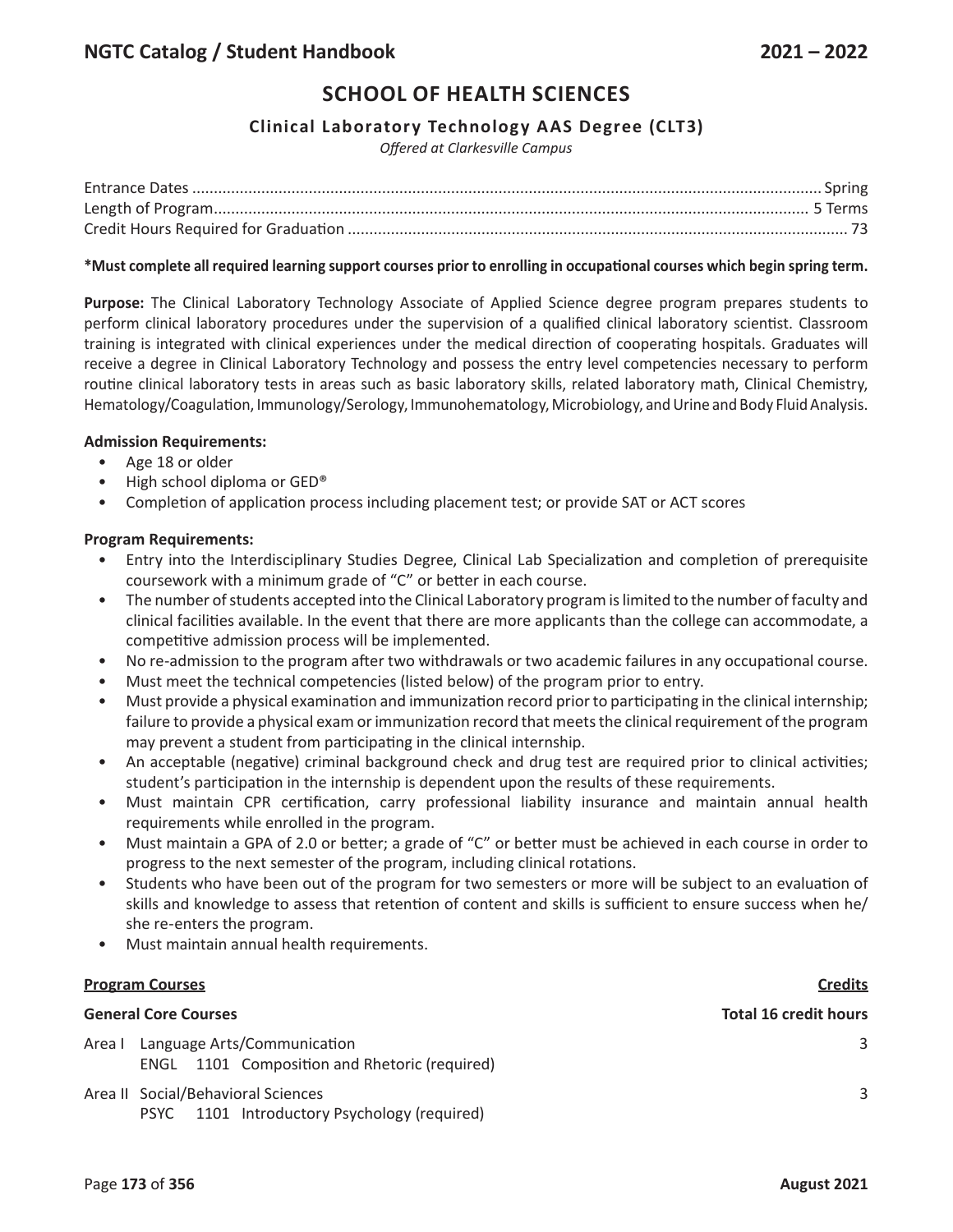## **SCHOOL OF HEALTH SCIENCES**

|                                                      |             |       | Area III Natural Sciences/Mathematics<br>(one of the following required)                                                              | 3                        |
|------------------------------------------------------|-------------|-------|---------------------------------------------------------------------------------------------------------------------------------------|--------------------------|
|                                                      |             |       | MATH 1101 Mathematical Modeling                                                                                                       |                          |
|                                                      |             |       | MATH 1111 College Algebra                                                                                                             |                          |
|                                                      |             |       | MATH 1127 Introduction to Statistics                                                                                                  |                          |
| Area IV Humanities/Fine Arts                         |             |       |                                                                                                                                       | 3                        |
|                                                      |             |       | Program Specific General Education Elective                                                                                           | $\sqrt{4}$               |
|                                                      |             |       | (two of the following required)                                                                                                       |                          |
|                                                      |             |       | CHEM 1211 Chemistry I                                                                                                                 | $\mathsf 3$              |
|                                                      |             |       | CHEM 1211L Chemistry I Lab                                                                                                            | $\mathbf{1}$             |
|                                                      | <b>OR</b>   |       |                                                                                                                                       |                          |
|                                                      |             |       | CHEM 1151 Survey of Inorganic Chemistry                                                                                               | (3)                      |
|                                                      |             |       | CHEM 1151L Survey of Inorganic Chemistry Lab                                                                                          | (1)                      |
|                                                      |             |       | Contact program advisor for program-specific courses and see General Education Requirements for Associate Degrees for course options. |                          |
| <b>Occupational Courses</b><br>Total 57 credit hours |             |       |                                                                                                                                       |                          |
|                                                      | <b>BIOL</b> | 2113  | Anatomy and Physiology I                                                                                                              | 3                        |
|                                                      | <b>BIOL</b> |       | 2113L Anatomy and Physiology I Lab                                                                                                    | $\mathbf 1$              |
|                                                      | <b>BIOL</b> | 2114  | Anatomy and Physiology II                                                                                                             | 3                        |
|                                                      | <b>BIOL</b> | 2114L | Anatomy and Physiology II Lab                                                                                                         | $\mathbf 1$              |
|                                                      | <b>CLBT</b> | 1010  | Introduction to Clinical Laboratory Technology                                                                                        | $\sqrt{2}$               |
|                                                      | <b>CLBT</b> | 1030  | Urinalysis/Body Fluids                                                                                                                | $\sqrt{2}$               |
|                                                      | <b>CLBT</b> | 1040  | Hematology/Coagulation                                                                                                                | 5                        |
|                                                      | <b>CLBT</b> | 1050  | Serology/Immunology                                                                                                                   | $\overline{3}$           |
|                                                      | <b>CLBT</b> | 1060  | Immunohematology                                                                                                                      | $\overline{4}$           |
|                                                      | <b>CLBT</b> | 1070  | <b>Clinical Chemistry</b>                                                                                                             | $\overline{4}$           |
|                                                      | <b>CLBT</b> | 1080  | Microbiology                                                                                                                          | 5                        |
|                                                      | <b>CLBT</b> | 2090  | Clinical Urinalysis, Serology, and Pre-analytic Specimen Process Practicum                                                            | $\overline{3}$           |
|                                                      | <b>CLBT</b> | 2100  | Clinical Immunohematology Practicum                                                                                                   | $\overline{4}$           |
|                                                      | <b>CLBT</b> | 2110  | Clinical Hematology/Coagulation Practicum                                                                                             | 4                        |
|                                                      | <b>CLBT</b> | 2120  | <b>Clinical Microbiology Practicum</b>                                                                                                | $\overline{4}$           |
|                                                      | <b>CLBT</b> | 2130  | <b>Clinical Chemistry Practicum</b>                                                                                                   | $\overline{\mathcal{A}}$ |
|                                                      | <b>CLBT</b> | 2200  | <b>CLT Certification Review</b>                                                                                                       | $\overline{2}$           |
|                                                      | <b>COLL</b> | 1010  | <b>College and Career Success Skills</b>                                                                                              | 3                        |

Estimated cost of books and supplies for full program is approximately \$2,500. This price does not include the cost of required clinic shoes, uniforms, and lab coats which cost approximately \$250. Other costs include physical exam - \$100-\$150, drug test - \$35-\$50, criminal background check - \$50, lab fee - \$25, HBV vaccine - \$100, Acemapp fee - \$50-\$60, and malpractice insurance - \$11.50 per year. These are approximate costs and subject to change.

## **Technical Competencies:**

Physical Demands – This position involves primarily medium work that requires frequent lifting, carrying, pushing, and pulling of objects or equipment. Individuals enrolled in the program will need the physical ability to assist in lifting and carrying objects, such as patients or laboratory equipment, regardless of the weight of the patient or equipment. Occasional stooping, kneeling, and reaching are required. Manual dexterity (ability to perform delicate manipulations on specimens and instruments) is required. Expressing or exchanging ideas by spoken and written word and through computer information systems is required. The ability to see and obtain impressions through the eyes of shape, size, distance, color, motions, or other characteristics of objects is required. This requires a visual acuity of 20/20 vision, with clarity of vision of 20 inches or less, depth perception, four-way field vision, and sharp eye focus. The abilities to hear and smell are essential. Frequent sitting, standing, and/or walking required.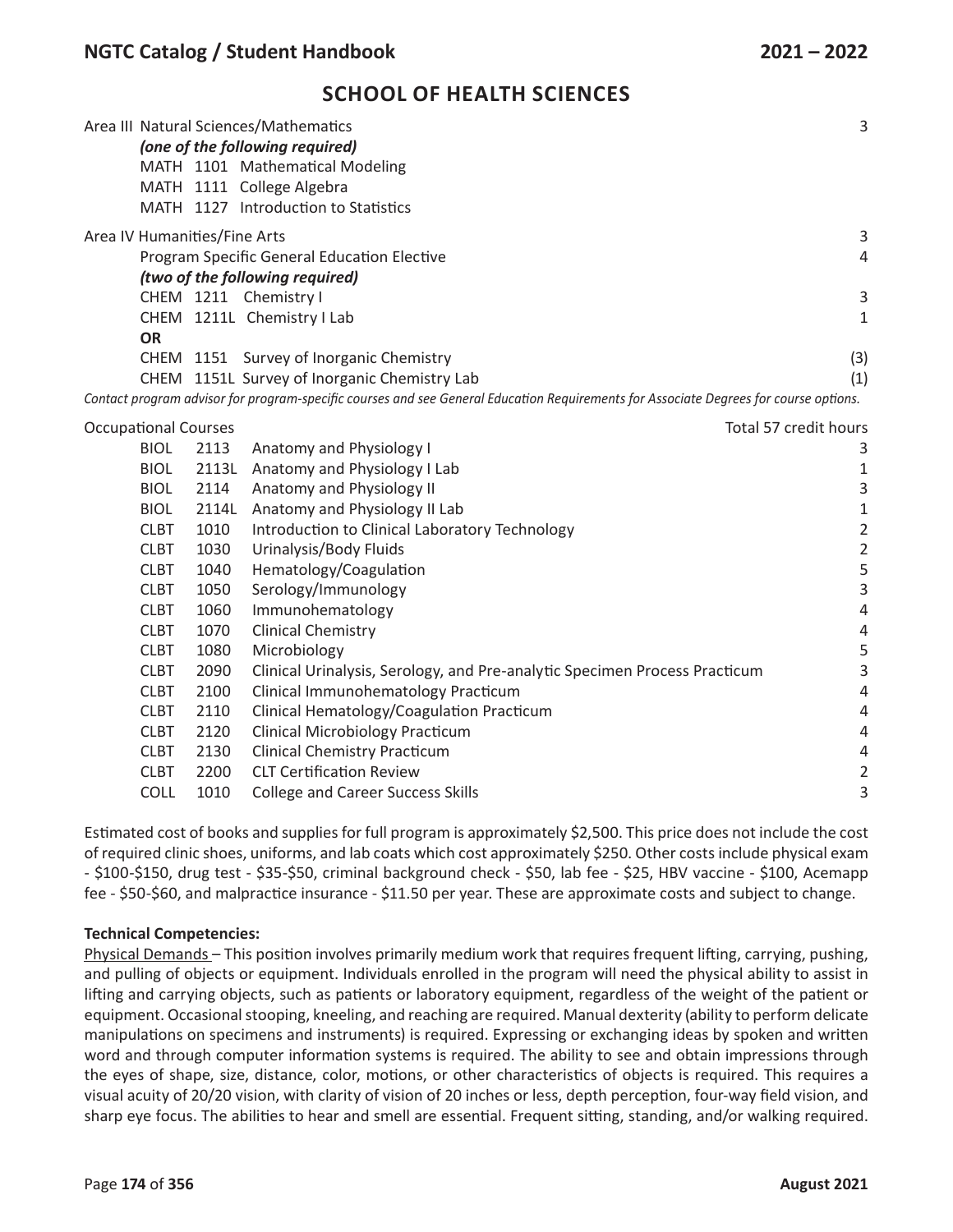## **NGTC Catalog / Student Handbook 2021 – 2022**

# **SCHOOL OF HEALTH SCIENCES**

The ability to discriminate with touch (detect and anchor veins) to perform venipuncture is required. Requires the ability to read, comprehend, and apply complex technical material as it relates to clinical laboratory procedures and equipment. Demonstrate progressive independence without constant supervision during clinical internship.

Essential Behavioral Attitudes – Ability to engage in activities consistent with safe clinical laboratory practice without demonstrated behaviors of addiction to, abuse of, or dependence on alcohol or other drugs that may impair behavior or judgment. Demonstrate responsibility and accountability for action as a student in the CLT program and as a developing Clinical Laboratory professional, including demonstrating integrity, respect for self and for others, and projecting an image of professionalism. Ability to work under mental and physical stress regularly is required, including ability to concentrate in situations with distractions. Ability to think critically is essential to perform, evaluate, interpret, record, and report laboratory test results, including quality control procedures. Ability to adapt to changing environments and be able to prioritize tasks is required.

## **Occupational Hazards:**

Working Environment – Works inside well-lighted and ventilated laboratory and patient care areas. Potential risks may include possibly receive cuts and infections from sharp instruments and infections from contaminated equipment and personnel; possibly be exposed to communicable diseases; and possibly incur strains due to handling heavy equipment.

OSHA Risk Factor-Category I – A chance of exposure to blood and other body fluids is high and an integral part of the CLT program and course completion. The course exposes the student to noxious smells, either toxic or nontoxic; to toxic fumes, gases, vapors, mists, and liquids; or to latex which could, depending on the chemical, cause general or localized disabling conditions as a result of inhalation, ingestion, or action on the skin. HBV vaccination is recommended prior to clinical internship.

> *The Clinical Laboratory Technology program is accredited by NAACLS, the National Accrediting Agency for Clinical Laboratory Sciences 5600 N. River Road, Suite 720, Rosemont, IL 60018-5119 Fax: 773-714-8886, Phone: 773-714-8880 www.naacls.org*